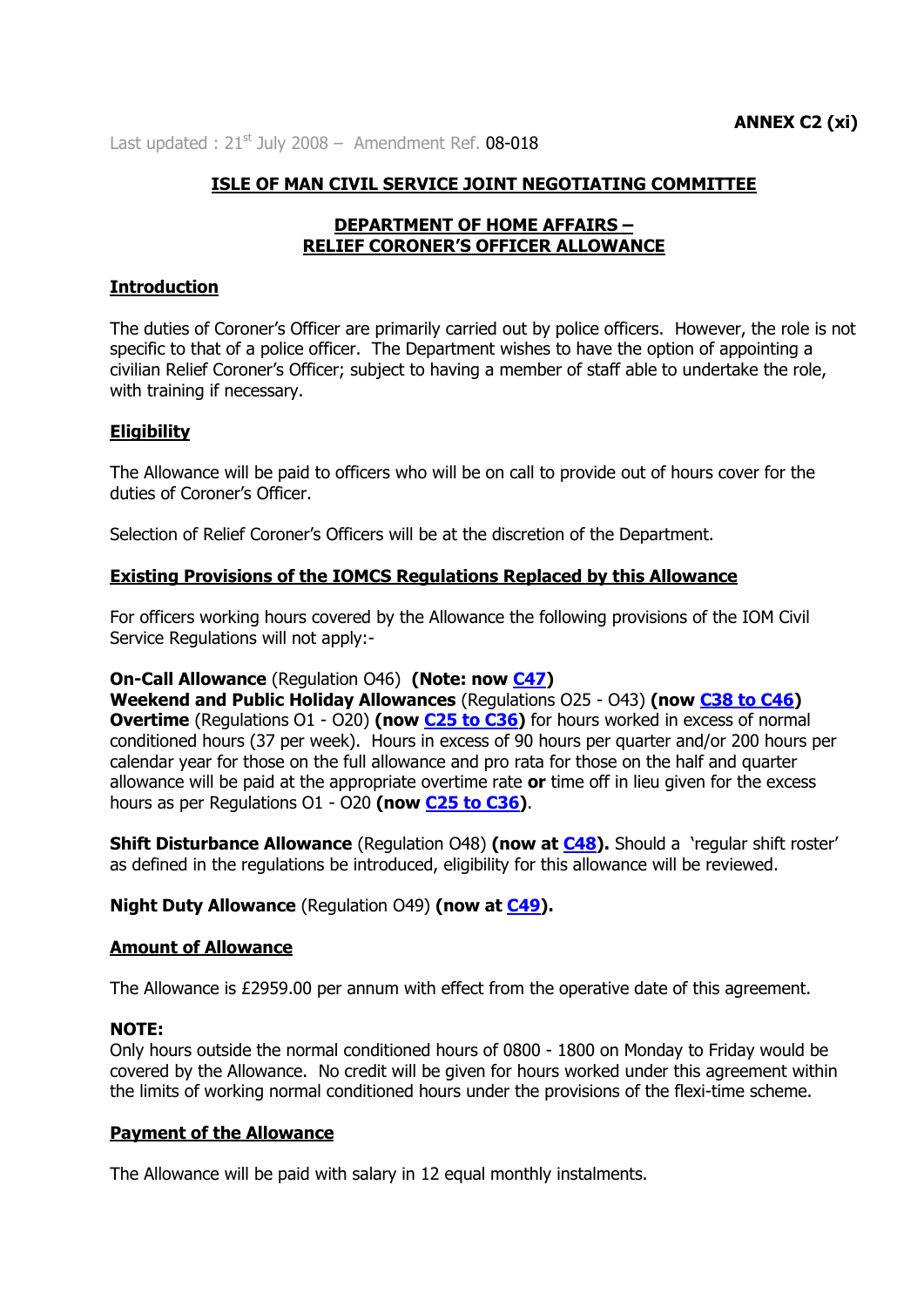# **Officers wishing to discontinue Relief Coroner's Officer duties.**

Officers wishing to discontinue Relief Coroner's Officer duties should normally give at least 6 weeks notice. Officers taken off the roster will be given at least 6 weeks notice (unless there are exceptional circumstances to justify a shorter period).

## **Use of the Allowance**

The Allowance will cover all Relief Coroner's Office duties including receiving telephone calls at home, call-outs and working at home and pre-arranged attendance at work outside of normal office hours in relation to the duties of Coroner's Officer.

# **On Call**

Whenever officers are on call for Relief Coroner's Officer duties they must comply with the following provisions: -

Officers on call will be available for duty twenty four hours a day for a period of seven consecutive days including weekends and Public holidays. Officers will be available for call out by mobile telephone. Officers should be both fit for duty and able to report immediately after call out. Officers who are unable to provide this cover for any reason (e.g. illness) must notify the nominated manager as soon as they become unavailable for call-out.

Failure to attend may result in the following:

Verbal warning Written warning Suspension from the Allowance Removal from the Allowance

# **ON CALL NOTES**:

On call periods will normally be one week of 7 consecutive days including weekends and public holidays, starting on a Monday.

The officer to whom the allowance is paid will undertake a maximum of ten on-call weeks per 12 month period. The Relief Coroner's Officer will be on-call for a maximum of 10 weeks per year. The year will start from the date of appointment to the post. It will be the responsibility of the supervisor to manage the on-call arrangements to ensure that the Department receives value for money from payment of the allowance.

A minimum of two weeks notice will be given in advance of weeks for which the officer is required to be on-call. This may be reduced with the agreement of the officer concerned.

The specific weeks of attendance will be agreed between the Department and the officer in receipt of the allowance.